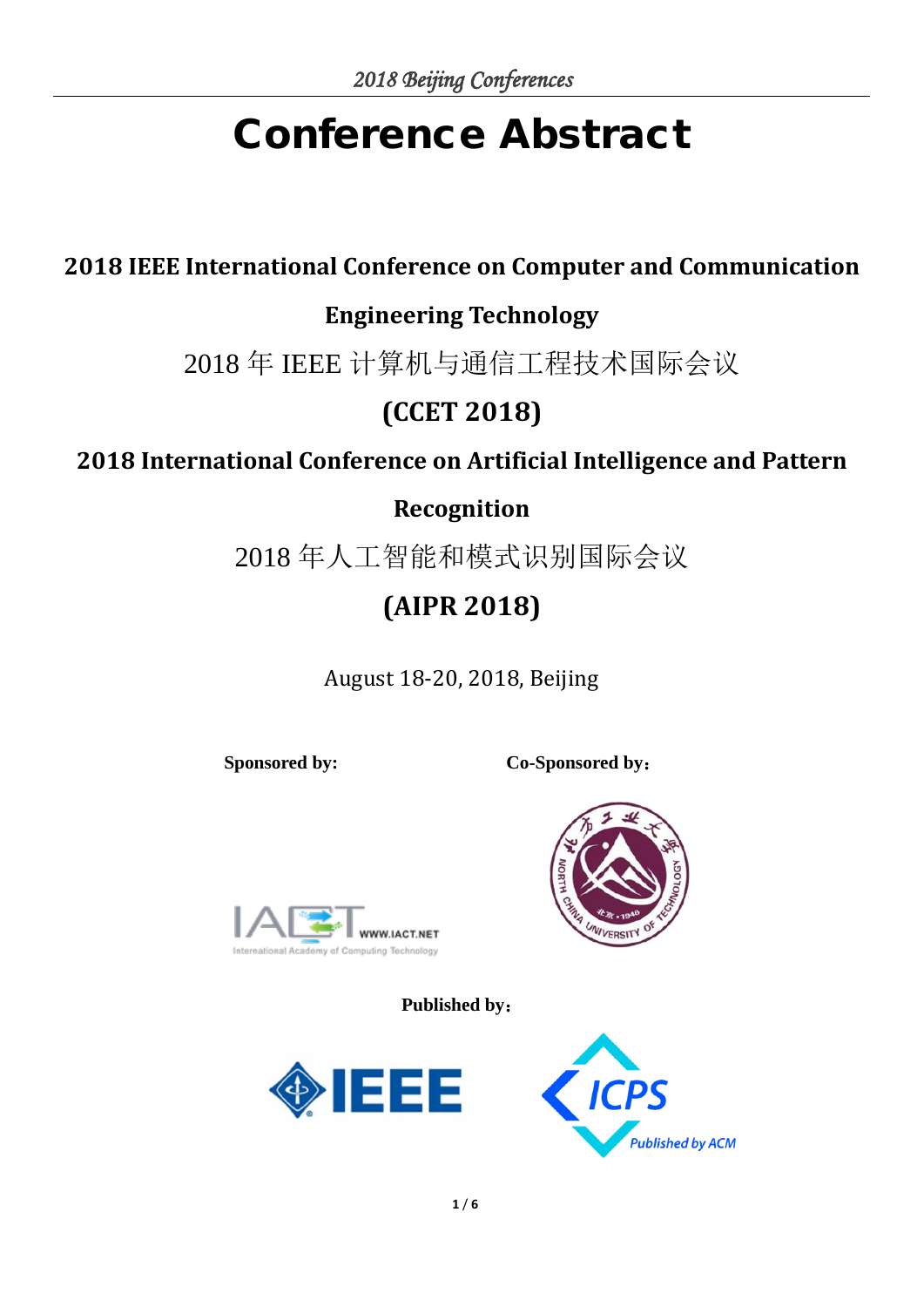# Opening Remarks:

Welcome to North China University of Technology!

It is my great pleasure and privilege to welcome all of you to the 2018 IEEE International Conference on Computer and Communication Engineering Technology (CCET 2018) and 2018 International Conference on Artificial Intelligence and Pattern Recognition (AIPR 2018) here in Beijing. This unique gathering aims to bring together international academicians, scientists and industrialists for knowledge sharing, exchange of ideas, collaborations and presentation of their research outcomes in computer and communication engineering technology fields.

It is high time that such an event took place to highlight the remarkable contribution which Computer and Communication Engineering Technology make in so many areas of our lives.

I wish to take this opportunity to express our heartfelt appreciation to other Keynote speakers: Prof. Dr. Xu Huang, form University of Canberra, Australia, Prof. Yonghui Huang, from Chinese Academy of Sciences, China and Assoc. Prof. Jixin Ma, from University of Greenwich, UK.

We are very grateful to the North China University of Technology for the tremendous support they have provided as host and to the conference organizing committee. And we are fortunate to have the support of all the attendees, for coming to NCUT during your busy schedule to share your knowledge with the rest of us. I hope that everyone would take the results of this conference to develop our future works and make practical contributions.

I am sure you will have fruitful and rewarding exchanges in the next few days. I wish you every success with this important conference and I look forward to learning about the outcome. I warmly welcome you again.

Yours Sincerely

#### **CCET 2018 & AIPR 2018 Organizing Committee**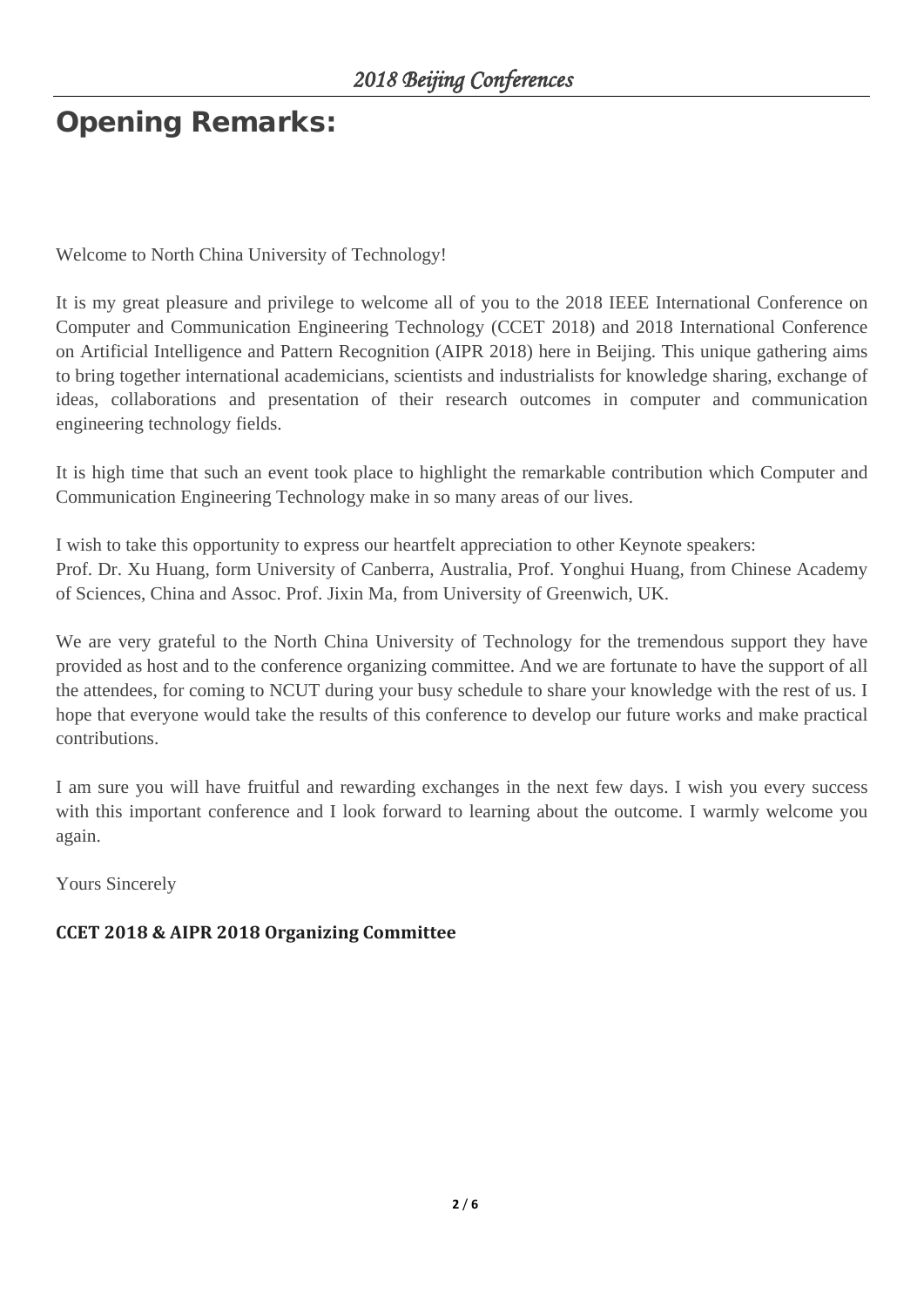# Instructions for Presentation

#### Oral Presentations

 Time**:** a maximum of 15 minutes in total, including speaking time and discussion. Please make sure your presentation is well timed. Please keep in mind that the program is full and that the speaker after you would like their allocated time available to them.

 You can use CD or USB flash drive (memory stick), make sure you scanned viruses in your own computer. Each speaker is required to meet her / his session chair in the corresponding session rooms 10 minutes before the session starts and copy the slide file (PPT or PDF) to the computer.

 It is suggested that you email a copy of your presentation to your personal in box as a backup. If for some reason the files can't be accessed from your flash drive, you will be able to download them to the computer from your email.

 Please note that each session room will be equipped with a LCD projector, screen, point device, microphone, and a laptop with general presentation software such as Microsoft Power Point and Adobe Reader. Please make sure that your files are compatible and readable with our operation system by using commonly used fronts and symbols. If you plan to use your own computer, please try the connection and make sure it works before your presentation.

 Movies: If your Power Point files contain movies please make sure that they are well formatted and connected to the main files.

#### Poster Presentations

Maximum poster size is 36 inches wide by 48 inches high (3ft.x4ft.)

 Posters are required to be condensed and attractive. The characters should be large enough so that they are visible from 1 meter apart.

• Please note that during your poster session, the author should stay by your poster paper to explain and discuss your paper with visiting delegates.

#### Dress code

Please wear formal clothes or national characteristics of clothing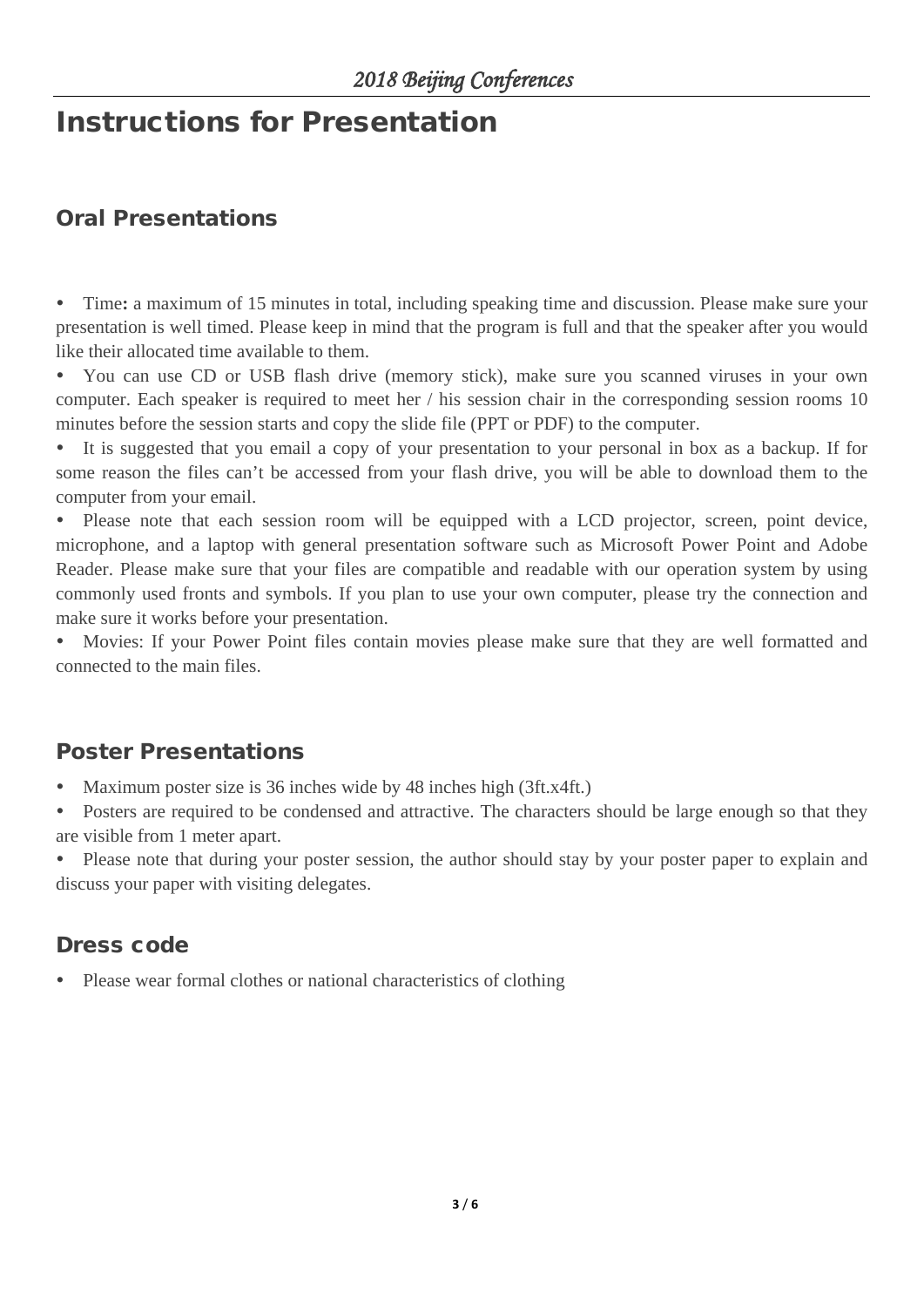# Overall Schedule/日程安排

#### **18th Aug. 2018 (Saturday)**

#### **Location: International Conference Centre (**国际教育中心**)**

| 10:00-17:00 | Registration & Conference Materials Collection |
|-------------|------------------------------------------------|
|             | 注册/领取会议资料                                      |

#### **19th Aug. 2018 (Sunday)**

#### **Location: Cultural Hall in the First floor of LiXue Building**

#### (文化会堂,励学楼一层)

| 8:30-8:50   | <b>Registration &amp; Sign in</b>                                                                                                                                        |
|-------------|--------------------------------------------------------------------------------------------------------------------------------------------------------------------------|
| 8:50-9:00   | <b>Opening Remarks</b>                                                                                                                                                   |
|             | Prof. Li Ma, Dean of college of computer science and<br>technology, North China University of Technology, China                                                          |
| 9:00-9:50   | 1 <sup>st</sup> Keynote Speaker:                                                                                                                                         |
|             | Prof. Dr. Xu Huang, University of Canberra, Australia<br>Speech Title: Neuroimaging Conjunction with Machine Learning for<br><b>Applications of fNIRS for Human Pain</b> |
| 9:50-10:20  | <b>Coffee Break &amp; Group Photo</b>                                                                                                                                    |
| 10:20-11:10 | 2 <sup>nd</sup> Keynote Speaker:                                                                                                                                         |
|             | Prof. Yonghui Huang, National Space Science Center,<br>Chinese Academy of Sciences, China<br><b>Speech Title: Space Avionics Technology</b>                              |
| 11:10-12:00 | 3 <sup>rd</sup> Keynote Speaker:                                                                                                                                         |
|             | Assoc. Prof. Jixin Ma, University of Greenwich, UK<br><b>Speech Title: A Framework for Representing Temporal Patterns</b>                                                |
| 12:00-13:00 | Lunch                                                                                                                                                                    |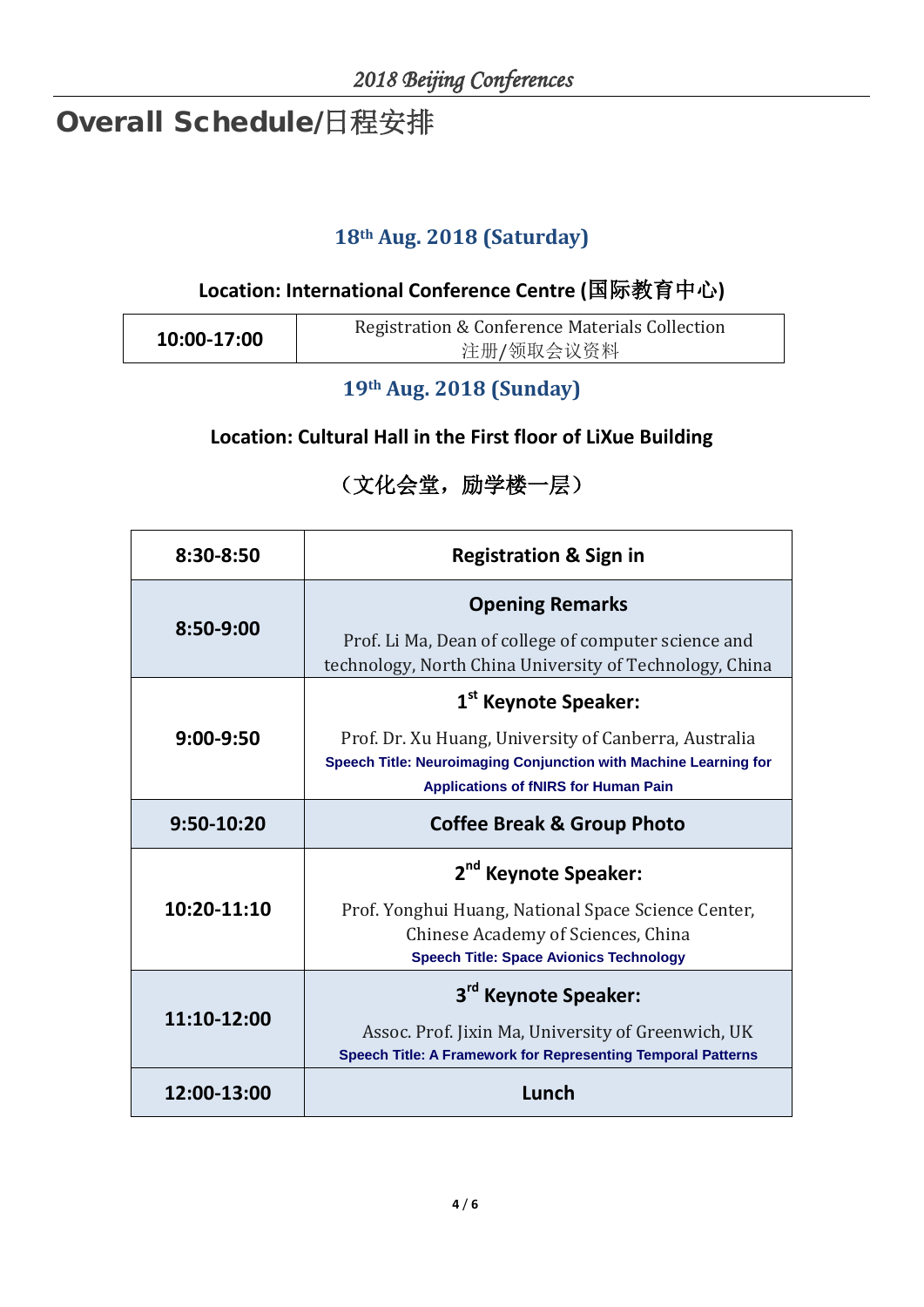# Overall Schedule/日程安排

#### **19th Aug. 2018 (Sunday)**

#### **Location: The second floor, LiXue Building**(励学楼二层)

| 13:30-15:30 | Session 1 (Room 214)                                  |
|-------------|-------------------------------------------------------|
|             | <b>Image Processing Technology and Methods</b>        |
| 13:30-15:30 | <b>Session 2 (Room 218)</b>                           |
|             | <b>Image Processing and Application</b>               |
| 13:30-15:30 | Session 3 (Room 220)                                  |
|             | <b>Information Theory and Signal Processing</b>       |
| 13:30-15:30 | Session 4 (Room 222)                                  |
|             | <b>Communication Principle and Design</b>             |
| 15:30-16:00 | <b>Coffee Break</b>                                   |
|             |                                                       |
|             | <b>Session 5 (Room 214)</b>                           |
| 16:00-18:00 | <b>Communication Network and Information Security</b> |
|             | Session 6 (Room 218)                                  |
| 16:00-18:00 | <b>Computer Science and Application</b>               |
|             | <b>Session 7 (Room 220)</b>                           |
| 16:00-18:00 | <b>Electronics and Communication Engineering</b>      |
| 16:00-18:00 | Session 8 (Room 222)                                  |
|             | Modern Electronic Technology and Application          |

#### **20th Aug. 2018 (Monday)**

| $9:00-17:00$ | Academic Visit or City Tour |
|--------------|-----------------------------|
|              | 学术考察或市区旅游                   |